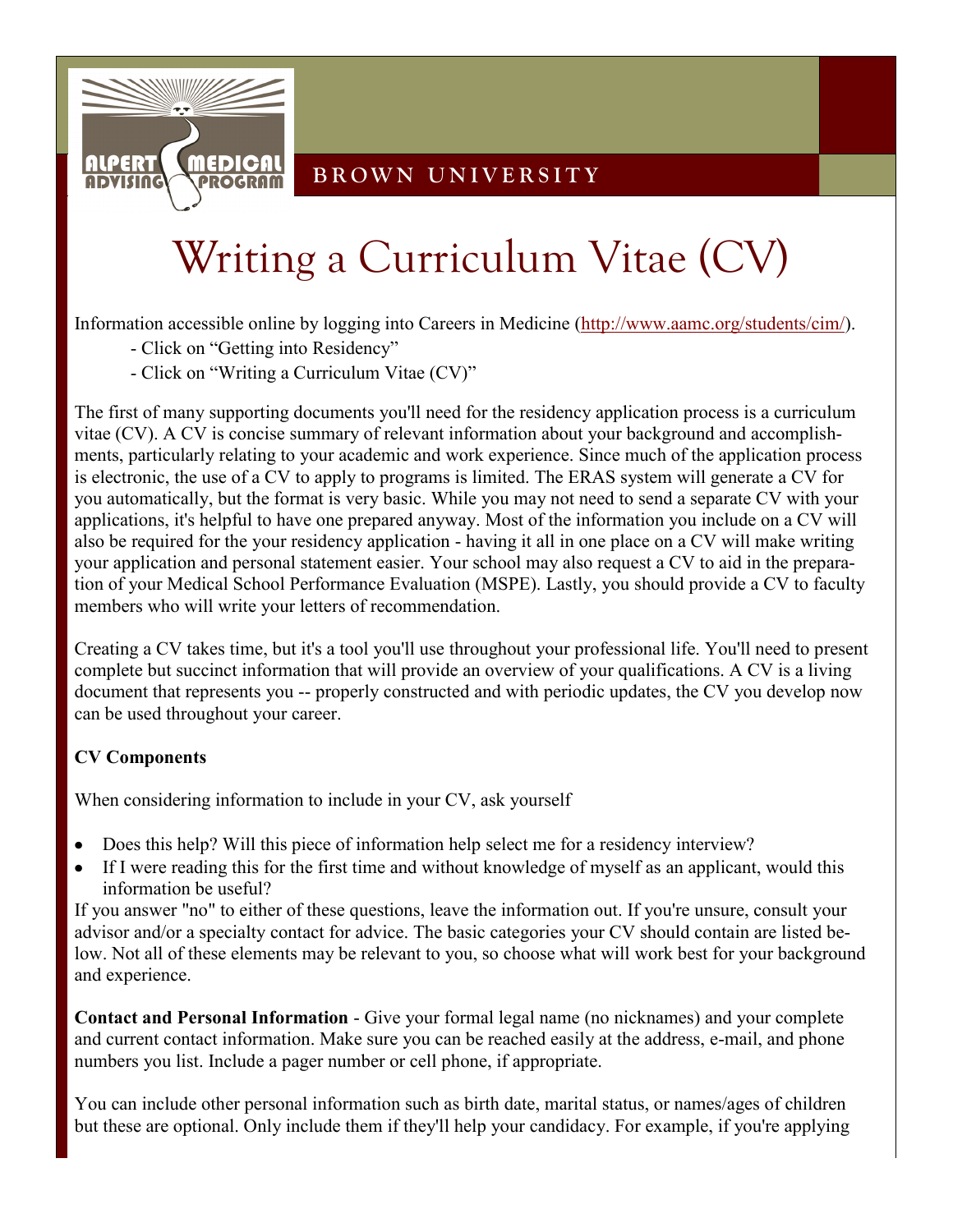

## **BROWN UNIVERSITY**

for residency in the town where your spouse is located or is from, including that information may be helpful to establish ties and commitment to a community. While federal law prohibits employers from discriminating on the basis of age, sex, religion, national origin, and disability status, providing personal information may invite bias so it's up to you whether or not you choose to provide it. You may elect to include it if you feel it's pertinent to your candidacy for the position.

**Education** - List all colleges/universities you have attended with the most recent first. Include name and location of institution, degree sought or completed, and the date of completion (or expected completion), and major/minor field of study. Include medical school, graduate, and undergraduate education. If you don't have an Honors section on your CV, you may include that information here. If you completed a thesis or dissertation as part of one of your degree programs, you may wish to add this distinction along with the title of the paper, particularly if it's relevant to health care or science.

As you move forward in your professional life, you will add further achievements including postgraduate training (residencies and fellowships), academic appointments and certification and licensure.

**Honors and Awards** - Include any awards and/or scholarships received during medical school (election to AOA, biochemistry prize, etc.) If you did well in medical school or on the boards, list your honors and board scores. Include only the most important awards and scholarships from undergraduate or other programs. If you have numerous items, you may want to separate them into subsections: undergraduate and medical school. Keep in mind how relevant and useful each item will be and cut any that may not be valued by the reader.

**Work Experience** - List your work experience in reverse chronological order. List all major or medically related work experiences. Include position title, name of employer, location, and dates. For medically related work, add a brief description of your responsibilities, achievements, and competencies gained. Be specific, skill-focused, and relevant. Include volunteer experience while in medical school and any leadership experiences. If there are gaps of time in your history, make sure to include ANY work experience, medical or non-medical, which accounts for your time out of school (e.g. time between undergraduate studies and medical school).

**Research** - Sentence or title describing research. Include mentor (including professional title), location and dates. Include your title, if applicable; e.g., research assistant, fellow.

**Professional Memberships** - List any professional organizations of which you are a member (dates optional). Include any leadership positions you may have held. This section may be combined or redefined to include student organization involvement.

**Presentations** - Include any research, professional, or poster presentations conducted at conferences, lectures, symposiums, specialty association meetings, etc. List the title of the presentation, authors, audience, and any other relevant details. This section may be easily combined with publications to create a single, more attractive section.